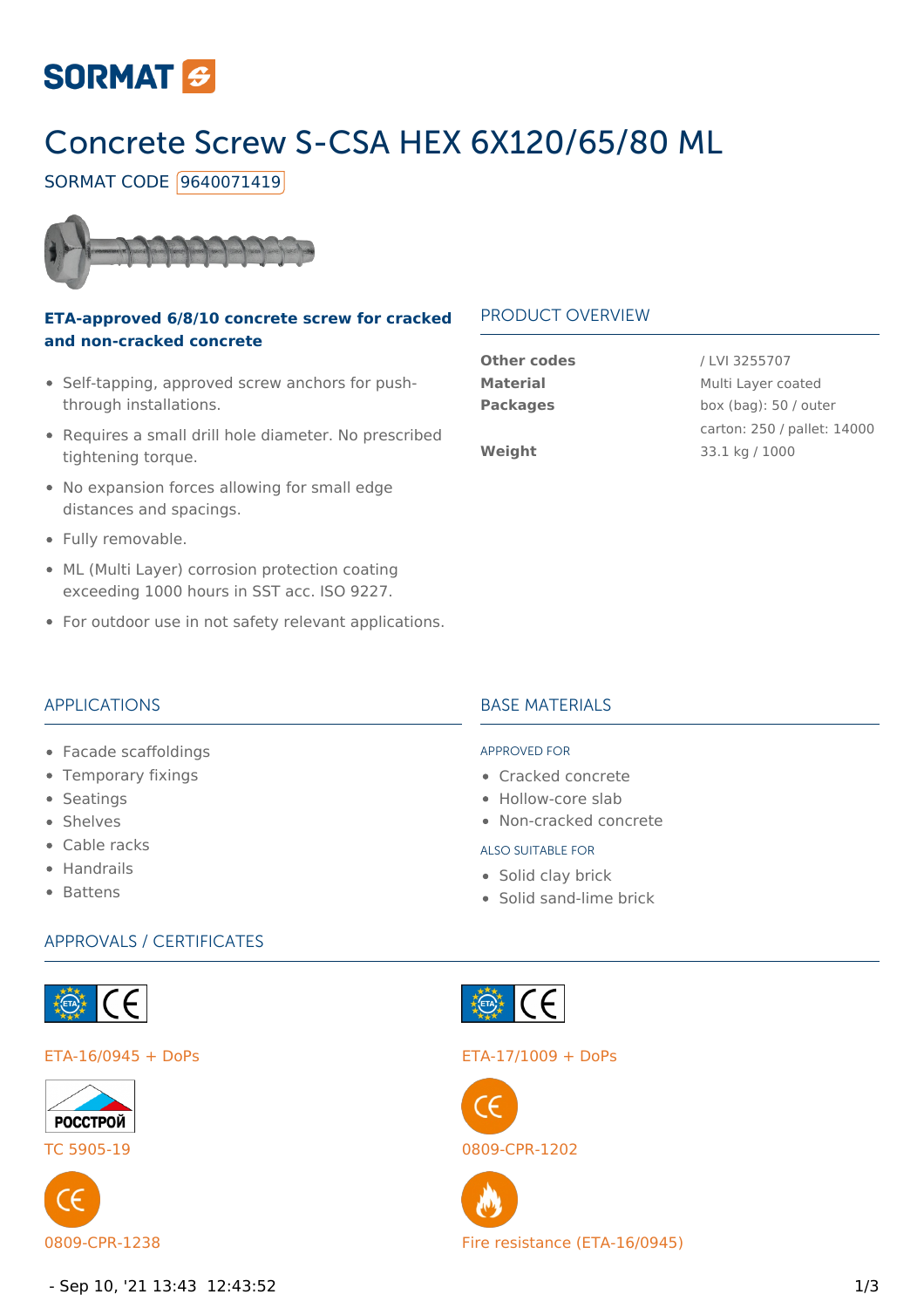

### Technical data

#### INSTALLATION DETAILS

### **Size** 9 **Length (L)** 120

**Width across flats (SW)** 13 **Drive** T30

**Max. fixture thickness (T<sub>fix</sub>) 65/80** 



#### INSTALLATION DETAILS

| Hole in fixture $(D_f)$                             |       |
|-----------------------------------------------------|-------|
| Drill hole diameter (d <sub>0</sub> ) $\varnothing$ | 6     |
| Minimum drill hole depth                            | 65/50 |
| Drill hole depth $(h_1)$                            | 65/50 |
| Nominal setting depth $(H_{nom})$                   | 55/40 |
| Installation torque (T <sub>inst</sub> )            | 14    |
|                                                     |       |

#### HEAD DETAILS

**Head diameter**  $\emptyset$